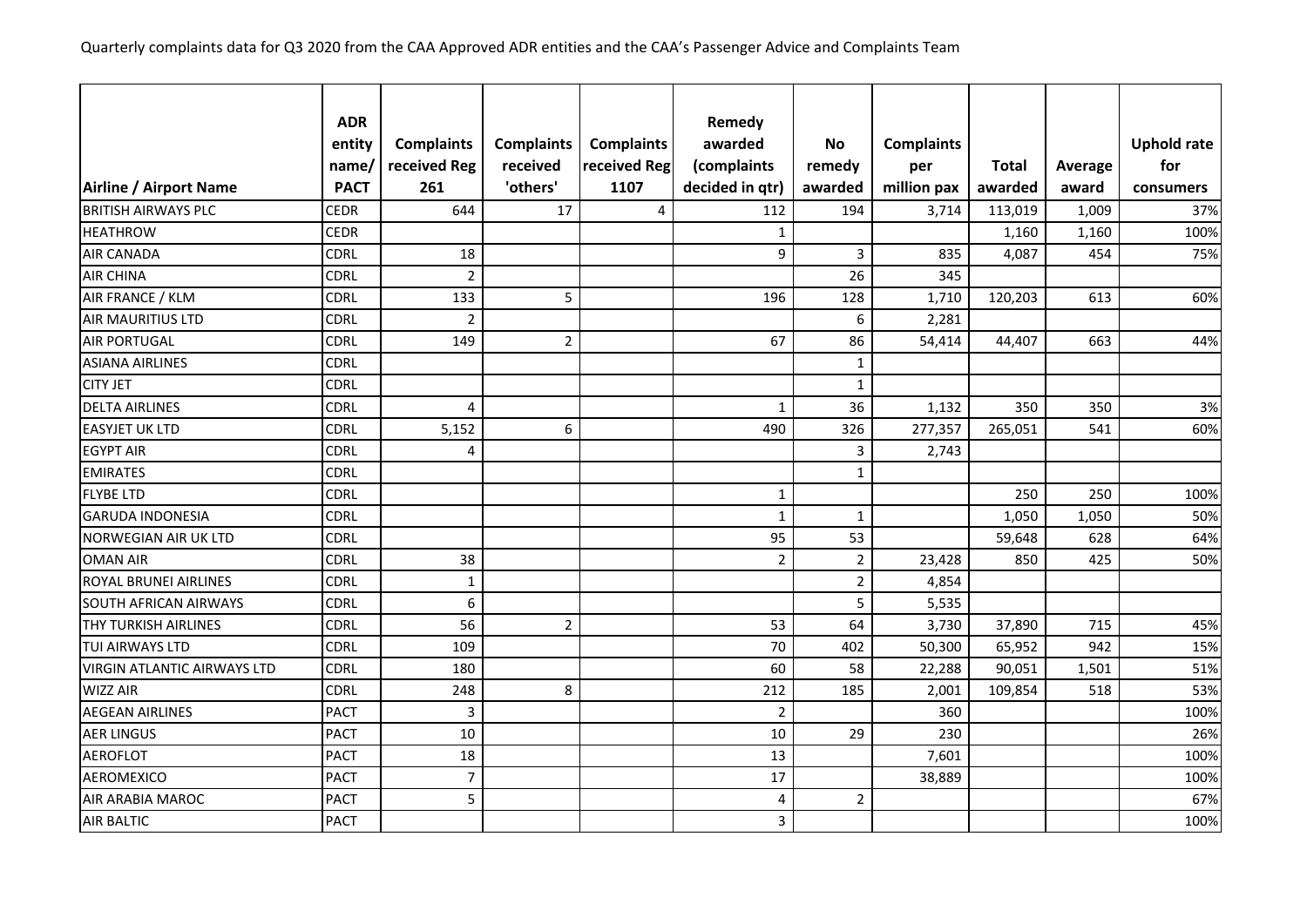| <b>AIR EUROPA</b>                | <b>PACT</b> | 4              |                |                | $\overline{3}$   |                | 7,207 |  | 100% |
|----------------------------------|-------------|----------------|----------------|----------------|------------------|----------------|-------|--|------|
| <b>AIR INDIA</b>                 | <b>PACT</b> | 26             |                |                | 17               | $\mathbf{3}$   | 1,072 |  | 85%  |
| <b>AIR MALTA</b>                 | <b>PACT</b> | 6              |                |                | 3                |                | 2,978 |  | 100% |
| <b>AIR MAURITIUS LTD</b>         | <b>PACT</b> |                |                |                | $\mathbf{1}$     |                |       |  | 100% |
| AIR MOLDOVA INTERNATIONAL        | <b>PACT</b> | $\mathbf 1$    |                |                | 3                |                | 243   |  | 100% |
| <b>AIR NOSTRUM</b>               | <b>PACT</b> |                |                |                | $\mathbf 1$      |                |       |  | 100% |
| <b>AIR SERBIA</b>                | <b>PACT</b> |                |                |                | $\mathbf{1}$     |                |       |  | 100% |
| <b>AIR TRANSAT</b>               | <b>PACT</b> | 43             |                |                | 19               |                |       |  | 100% |
| ALITALIA (CAI)                   | <b>PACT</b> | 5              | $\mathbf{1}$   |                | 17               | $\mathbf{1}$   | 187   |  | 94%  |
| <b>AMERICAN AIRLINES</b>         | <b>PACT</b> | $\mathbf{1}$   |                |                | $\overline{4}$   | $\overline{3}$ | 38    |  | 57%  |
| <b>ARKIA</b>                     | <b>PACT</b> |                |                |                | $\mathbf{1}$     |                |       |  | 100% |
| ATLASGLOBAL                      | <b>PACT</b> |                |                |                | $\mathbf{1}$     |                |       |  | 100% |
| <b>AURIGNY AIR SERVICES</b>      | <b>PACT</b> |                |                |                |                  | $\overline{2}$ |       |  |      |
| <b>AUSTRIAN AIRLINES</b>         | <b>PACT</b> |                |                |                | $\mathbf{1}$     | $\mathbf{1}$   |       |  | 50%  |
| AVIANCA COLOMBIA                 | <b>PACT</b> | 4              |                |                | 12               |                | 4,745 |  | 100% |
| BELAVIA (BELARUSSIAN AIRLINES)   | <b>PACT</b> |                |                |                | 1                |                |       |  | 100% |
| <b>BH AIR</b>                    | <b>PACT</b> | $\mathbf{1}$   |                |                | 14               |                |       |  | 100% |
| <b>BIMAN BANGLADESH AIRLINES</b> | <b>PACT</b> | $\mathbf 1$    |                |                | $\boldsymbol{6}$ |                | 1,111 |  | 100% |
| <b>BLUE AIR</b>                  | <b>PACT</b> | 6              |                |                | 5                |                | 4,494 |  | 100% |
| <b>BLUE ISLANDS LIMITED</b>      | <b>PACT</b> |                |                |                | $\mathbf 1$      |                |       |  | 100% |
| <b>BRITISH AIRWAYS PLC</b>       | <b>PACT</b> |                |                |                |                  | $\mathbf{1}$   |       |  |      |
| <b>CATHAY PACIFIC AIRWAYS</b>    | <b>PACT</b> | 3              |                |                | 8                |                | 410   |  | 100% |
| CHINA EASTERN AIRLINES           | <b>PACT</b> |                |                |                | $\overline{2}$   |                |       |  | 100% |
| <b>CHINA SOUTHERN</b>            | <b>PACT</b> |                |                |                | $\mathbf{1}$     |                |       |  | 100% |
| <b>CONDOR</b>                    | <b>PACT</b> | $\mathbf{1}$   |                |                |                  |                |       |  |      |
| <b>CROATIA AIRLINES</b>          | <b>PACT</b> |                |                |                | $\overline{2}$   |                |       |  | 100% |
| <b>EASTERN AIRWAYS</b>           | <b>PACT</b> | $\mathbf{1}$   |                |                |                  |                | 102   |  |      |
| <b>EL AL</b>                     | <b>PACT</b> | $\mathbf{1}$   |                |                |                  |                | 454   |  |      |
| <b>EMIRATES</b>                  | <b>PACT</b> | 13             | $\overline{2}$ | $\overline{2}$ | 21               | 5              | 1,171 |  | 81%  |
| <b>ENTER AIR</b>                 | <b>PACT</b> | 3              |                |                |                  |                | 32    |  |      |
| <b>ERNEST</b>                    | <b>PACT</b> |                |                |                | $\overline{2}$   |                |       |  | 100% |
| <b>ETHIOPIAN AIRLINES</b>        | <b>PACT</b> | 3              | 5              |                | $\overline{7}$   |                | 1,253 |  | 100% |
| <b>ETIHAD AIRWAYS</b>            | <b>PACT</b> | $\overline{2}$ | $\overline{2}$ |                | $\overline{7}$   | $\overline{2}$ | 1,162 |  | 78%  |
| <b>EUROWINGS LUFTVERKEHRS</b>    | <b>PACT</b> | $\mathbf 1$    |                |                | $\mathbf{1}$     |                | 56    |  | 100% |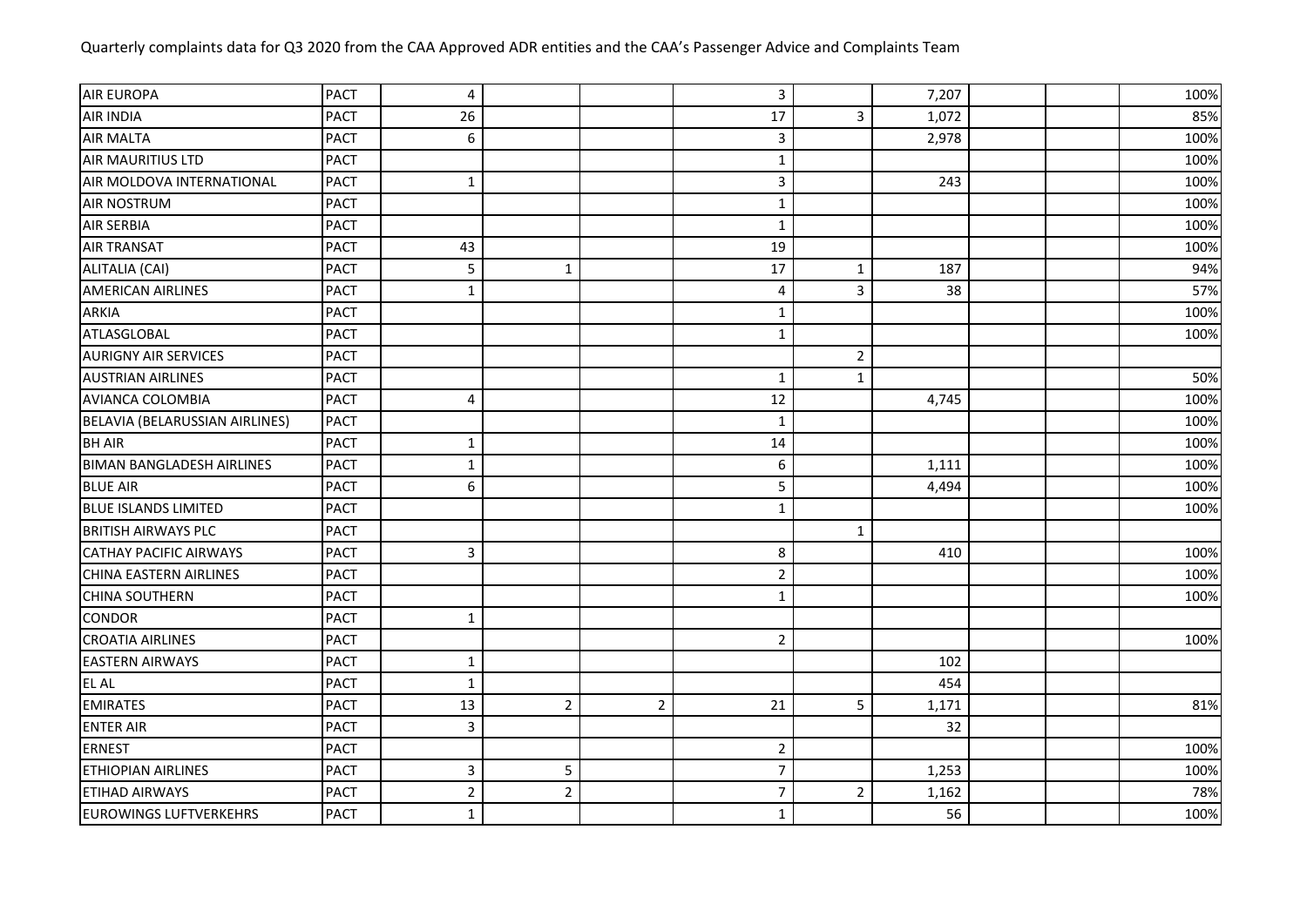| <b>PACT</b> |                |                |   |                | $\mathbf{1}$   |        |  |      |
|-------------|----------------|----------------|---|----------------|----------------|--------|--|------|
| <b>PACT</b> | $\overline{2}$ |                |   | 3              | $\overline{2}$ | 114    |  | 60%  |
| <b>PACT</b> |                |                |   | $\mathbf 1$    |                |        |  | 100% |
| <b>PACT</b> | $\mathbf{1}$   |                |   | $\overline{2}$ |                |        |  | 100% |
| <b>PACT</b> | $\mathbf{1}$   |                |   | 4              |                | 2,571  |  | 100% |
| <b>PACT</b> | $\overline{2}$ |                |   | 7              | $\mathbf{1}$   | 315    |  | 88%  |
| <b>PACT</b> | 25             |                |   | 52             | 14             | 1,470  |  | 79%  |
| <b>PACT</b> | 8              |                |   | 3              |                | 2,800  |  | 100% |
| <b>PACT</b> |                |                |   | 1              |                |        |  | 100% |
| <b>PACT</b> | 10             | $\overline{2}$ | 1 | 24             | 26             | 10,518 |  | 48%  |
| <b>PACT</b> | $\mathbf{1}$   |                |   | $\overline{2}$ |                | 738    |  | 100% |
| <b>PACT</b> | $\mathbf{1}$   |                |   |                |                | 148    |  |      |
| <b>PACT</b> | $\overline{2}$ |                |   |                |                | 452    |  |      |
| <b>PACT</b> | 8              | $\overline{2}$ |   | 10             | $\mathbf{1}$   | 663    |  | 91%  |
| <b>PACT</b> | $\overline{7}$ |                |   | 3              | 3              | 1,433  |  | 50%  |
| <b>PACT</b> |                |                |   | $\mathbf 1$    | $\overline{2}$ |        |  | 33%  |
| <b>PACT</b> | 4              |                |   | 8              |                | 688    |  | 100% |
| <b>PACT</b> |                |                |   | $\mathbf{1}$   |                |        |  | 100% |
| <b>PACT</b> |                |                |   | 3              |                |        |  | 100% |
| <b>PACT</b> |                |                |   | $\overline{4}$ |                |        |  | 100% |
| <b>PACT</b> | 46             |                |   | 22             |                |        |  | 100% |
| <b>PACT</b> |                | $\mathbf{1}$   |   |                |                |        |  |      |
| <b>PACT</b> | 4              |                |   | 3              | $\mathbf{1}$   | 90     |  | 75%  |
| <b>PACT</b> | 3              |                |   | $\overline{2}$ | 3              | 920    |  | 40%  |
| <b>PACT</b> | 3              |                |   | $\mathbf{1}$   |                | 1,362  |  | 100% |
| <b>PACT</b> | $\overline{2}$ |                |   | $\overline{2}$ |                | 1,133  |  | 100% |
| <b>PACT</b> | 9              |                |   | 29             | 9              | 137    |  | 76%  |
|             |                |                |   |                |                |        |  |      |

ROYAL AIR MAROC PACT 5 2 23 47,619 100% ROYAL BRUNEI AIRLINES PACT PACT THE ROYAL BRUNEI AIRLINES PACT PACT THE ROYAL BRUNEI AIRLINES ROYAL JORDANIAN PACT 2 1 1 2,791 100% RWANDAIR |PACT | 1 | | 1 | | 2,012 | | 100% RYANAIR PACT 223 10 1 252 127 2,151 66% SAUDI ARABIAN AIRLINES PACT PACT COMPANY AND RELATIONS AND RELATIONS AND RELATIONS AND RELATIONS

SHENZHEN AIRLINES PACT PACT 1